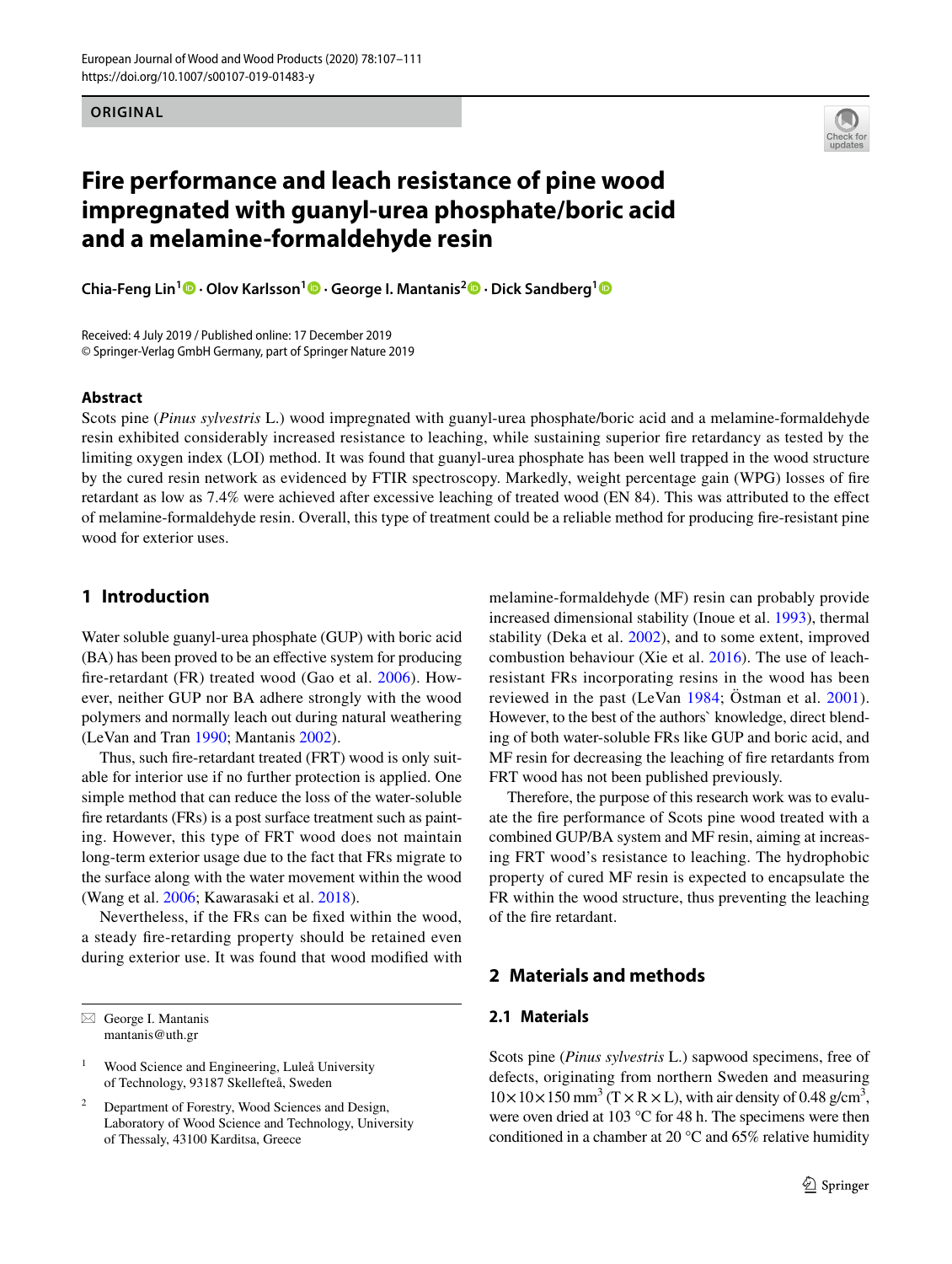(RH). The fnal moisture content (MC) of the wood specimens was around 11%.

Guanyl-urea phosphate was obtained from Fisher Scientifc, Sweden. ACS-grade boric acid was purchased from Merck, Germany. Melamine-formaldehyde (MF) resin in waterbased solution was obtained from NTL Chemical Consulting (Thessaloniki, Greece). MF resin contained 50% of melamineformaldehyde prepolymer, <15% of melamine content, and approximately 35% of water.

# **2.2 FR treatments**

Preparation of each FR solution for the wood impregnation was performed by dissolving GUP/BA (in a weight ratio of 7:3) in deionised water, prior to pouring it slowly into the MF resin solution under continuous stirring. Diferent amounts of MF resin were added to the GUP/BA solution. The FR treatments applied in this work are analytically shown in Table [1.](#page-1-0)

Fully immersed specimens were impregnated using a fullcell pressure process in the laboratory, i.e. 30 min of vacuum at 20 mbar, followed by 15 bar pressure for 1 h. Following that, the treated specimens were heated in an oven at 103 °C for 48 h, before measuring the dry mass  $(m_0)$ . Then, the specimens were climatised in a conditioning chamber (20 °C/65% RH) for one week, prior to further analysis. Ten replicates were used for each treatment. Weight percentage gain (WPG) after impregnation with FR, for each wood specimen, was calculated using Eq. [1](#page-1-1).

$$
WPG(\%) = 100 \times (m_i - m_0)/m_0 \tag{1}
$$

# **2.3 Characterisation**

#### **2.3.1 Accelerating ageing (EN 84)**

Leaching tests were carried out in fve replicates according to standard EN 84 [\(1997\)](#page-3-8). All specimens were immersed in water in a polypropylene container, applying 20 min vacuum in a desiccator and replacing the water ten times, during the 14-day leaching period. The leached specimens were then oven-dried at 103 °C, before measuring the dry mass. The water from each leaching test was collected for FTIR analysis.

#### **2.3.2 Fourier transform infrared spectroscopy (FTIR)**

PerkinElmer FTIR spectrometer, Frontier equipped with UATR Diamond/ZnSe ATR (Single Refection) was used over the wavenumber range of 4000–650 cm<sup>-1</sup> with 4 scans at a resolution of  $4 \text{ cm}^{-1}$ , to investigate the chemical characteristics of the leached water collected from the leaching tests (EN 84). Each leached water fraction was frst evaporated in a fume hood, prior to the analysis of the solid residues.

#### **2.3.3 Limiting oxygen index (LOI)**

Fire tests of both unleached and leached FR treated wood specimens were carried out (five replicates for each run) using the well-known limiting oxygen index (LOI) test in accordance with ISO 4589-2 ([2006\)](#page-3-9). This method enabled the evaluation of the infuence of various FR formulations and the impact of leaching on the fre performance of treated pine wood in a small scale (White [1979\)](#page-4-2). It is normally measured by passing a mixture of oxygen and nitrogen over a burning wood specimen until a critical level of oxygen is reached, which corresponds to the LOI value. Typically, LOI values of 20–25% are measured for untreated wood specimens (White [1979\)](#page-4-2). A higher LOI value indicates enhanced fre retarding performance.

#### **2.4 Statistical analysis**

<span id="page-1-1"></span>Results from the FR treatments were analysed using a computerised statistical program to perform an analysis of variance (ANOVA), and by carrying out the Duncan test at a *P*≤0.05 confidence level.

# **3 Results and discussion**

Figure [1s](#page-2-0)hows the results of weight percentage gain (WPG) of FRT wood specimens, without leaching and after excessive leaching, following the standard EN 84. In addition, the percentages of WPG losses of FRT wood, after water leaching, for the treatments with 10-0MF, 10-10MF, 10-20MF and 10-30MF solutions are shown in Table [2](#page-2-1).

As expected, increasing additions of MF resin in GUP/ BA FR systems, namely 10-10MF, 10-20MF and 10-30MF

<span id="page-1-0"></span>**Table 1** FR treatments used in this work

| Denotation | 10-0MF                            | 10-10MF  | 10-20MF                                                                                                | 10-30MF  | $0-30MF$ |
|------------|-----------------------------------|----------|--------------------------------------------------------------------------------------------------------|----------|----------|
|            | $10\%$ GUP/BA + 0 wt%<br>MF resin | MF resin | $10\%$ GUP/BA + 10 wt% $10\%$ GUP/BA + 20 wt% $10\%$ GUP/BA + 30 wt% $0\%$ GUP/BA + 30 wt%<br>MF resin | MF resin | MF resin |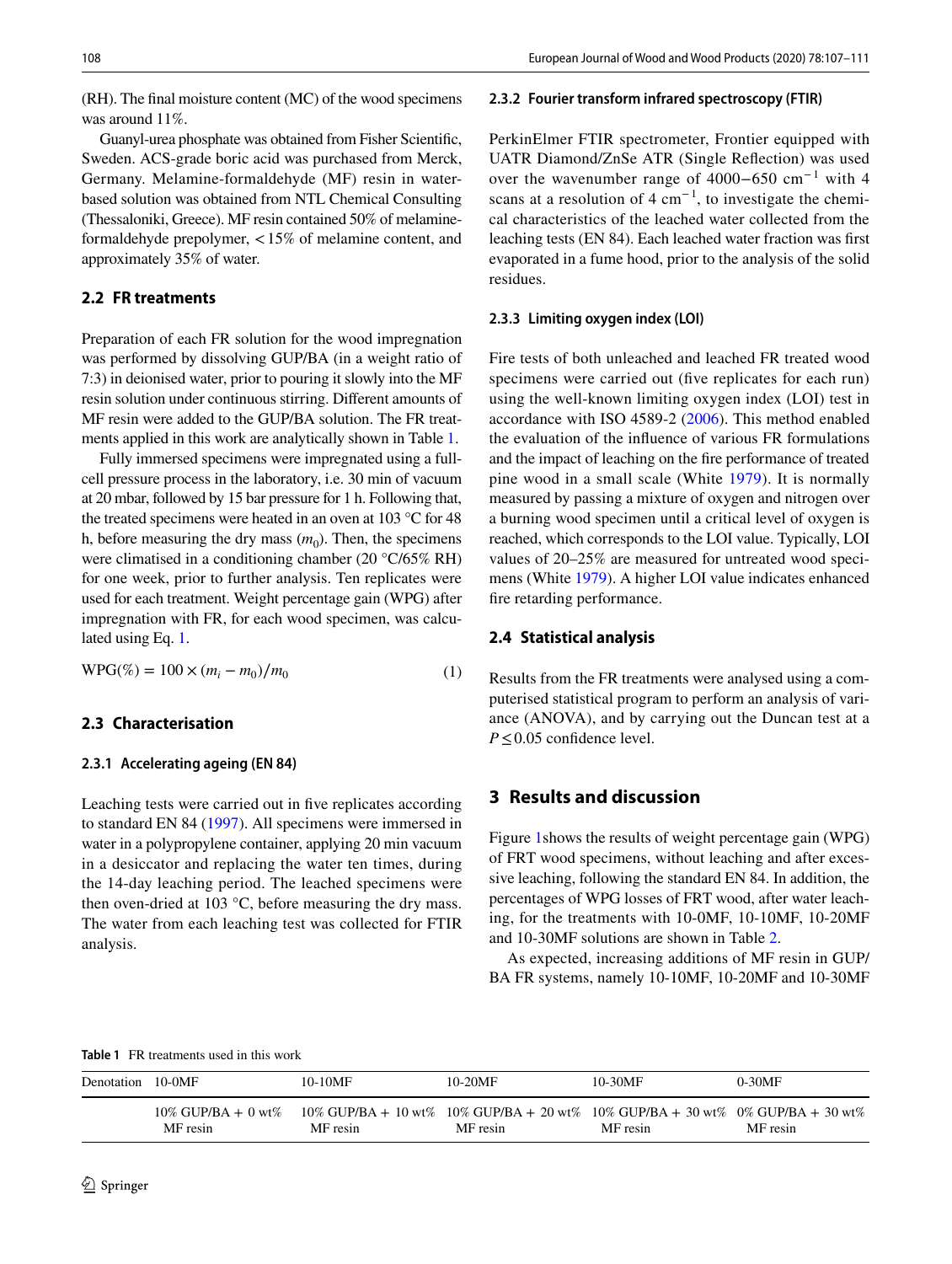resulted in much higher WPGs, i.e. 22.9%, 36.7% and 44.8%, respectively (Fig. [1\)](#page-2-0).

As a matter of fact, wood specimens treated with the FR system 10-0MF, which had no MF resin, underwent a full depletion of the FR after leaching, i.e. 104.8%. This implies that GUP/BA itself did not adhere sufficiently within the wood and was fully extracted after excessive leaching.

In addition, it was observed that the higher the MF resin addition in the FR, the lower the WPG losses after leaching (Table [2](#page-2-1)). This indicates that the presence of melamineformaldehyde resin in GUP/BA, as cured, enabled higher retention of the FR in the wood structure, even after leaching with water (EN 84). Characteristically, with the FR system 10-30MF, the WPG loss of FR after leaching was only 7.4%, that is from WPG 44.8% to WPG 41.5% (Fig. [1,](#page-2-0) Table [2](#page-2-1)).

To assess the fre performance of FRT pine wood, LOI values were determined both for unleached and leached specimens. In Fig. [2](#page-2-2), the LOI values attained are depicted in detail. Evidently, wood treated with 10 wt% GUP/BA (10- 0MF), after leaching, exhibited the same LOI (approx. 25%) as untreated wood. To understand the effect of water leaching, clearly with the FR treatment 10-0MF, the unleached wood samples showed LOI of 80.9%, while the leached ones only 25.2% (Fig. [2\)](#page-2-2). This is a hint that GUP/BA itself (i.e. 10-0MF) was not fxed within the wood and very easily extracted (Fig. [1](#page-2-0)).

On the other hand, the addition of MF resin in the fre retardant GUP/BA was critical. Indeed, even after leaching, much higher LOI values, that is, higher fre performance of FRT wood was achieved after adding 10 wt% and 20 wt% MF resin to GUP/BA, i.e. the mean LOI values increased to 57.3% and 56.8%, respectively (Fig. [2](#page-2-2)). Further, the LOI

<span id="page-2-1"></span>

|                                                          | FR treatments |         |         |           |  |  |
|----------------------------------------------------------|---------------|---------|---------|-----------|--|--|
|                                                          | 10-0MF        | 10-10MF | 10-20MF | 10-30MF   |  |  |
| WPG loss $(\%)$ 104.8 $(0.6)^*$ 27.9 $(1.4)$ 7.9 $(1.0)$ |               |         |         | 7.4 (0.3) |  |  |
|                                                          |               |         |         |           |  |  |

\*Standard deviation in parentheses

value obtained for leached wood treated with 10-30MF solution was 66.3%, which was statistically the highest of all.

The synergetic effect of GUP and BA in enhancing the fre performance of wood has been reported by Gao et al. ([2006](#page-3-0)). High fame retardancy, in terms of LOI, was also verifed in this study, for Scots pine wood treated with these chemicals. Take note, still after extensive water leaching, the LOI of pine wood impregnated with GUP/BA and MF resin was clearly quite higher than that obtained in wood treated with only MF resin, i.e. treatment 0-30MF (LOI: 41.4%).

Moreover, lower WPG losses and higher FR resistance of treated wood, even after excessive leaching, was achieved following the addition of 10 to 30 wt% MF resin to the GUP/BA solution (10-10MF, 10-20MF, 10-30MF). Consequently, the efect of MF addition on increasing the resistance to water leaching was found to be statistically very signifcant.

To investigate the chemical compounds that leached out from the wood impregnated with MF/GUP/BA systems, leached water fractions were evaporated and the solid residues were analysed using the FTIR technique.

The spectrum of leached water (from the 4th day of extraction) of pine wood treated with 10-30MF solution is presented in Fig. [3](#page-3-10). Markedly, all the spectra of leached water collected from the diferent treatments (10-10MF,



<span id="page-2-0"></span>**Fig. 1** Weight percentage gain (WPG) of FRT pine wood before and after leaching



<span id="page-2-2"></span>**Fig. 2** Limiting oxygen index (LOI) values of unleached and leached FRT pine wood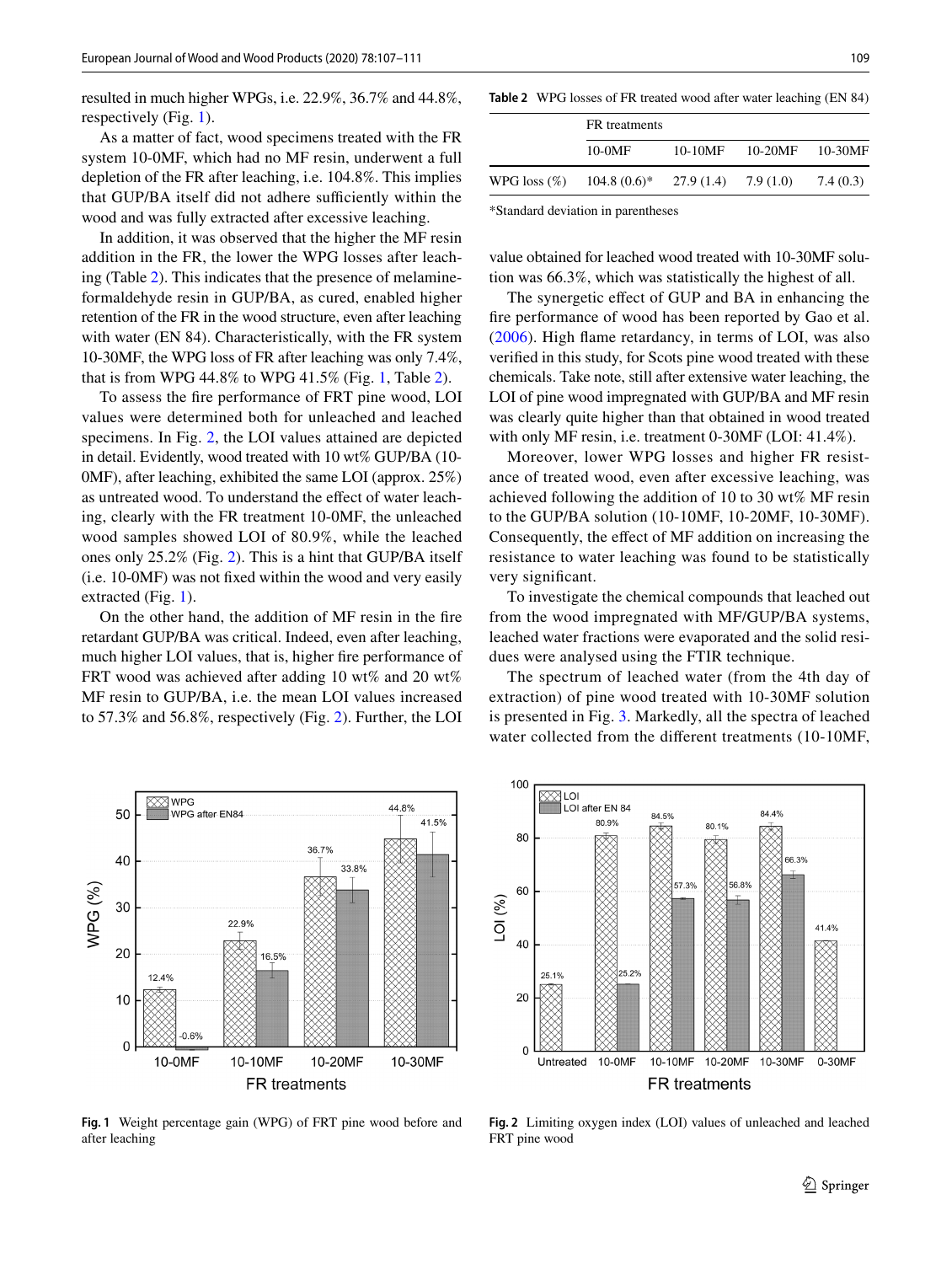

<span id="page-3-10"></span>**Fig. 3** FTIR spectrum of leached water (dotted line) from 10-30MF treated pine wood vs. the spectrum of pure boric acid (solid line)

10-20MF, 10-30MF) exhibited a similar trend to that in Fig. [3](#page-3-10). This spectrum was compared with that of pure boric acid, and it became apparent that leached water was mainly composed of boric acid.

It was also noted that the wave number of 810  $cm^{-1}$ (triazine ring bending vibration of MF resin) as cited by Merline et al.  $(2013)$ , as well as that of 1700 cm<sup>-1</sup> which is related to GUP (Wang et al. [2006](#page-4-0)), was not clearly revealed in the spectrum, as shown in Fig. [3.](#page-3-10) This implies that both GUP and MF stayed captured within the wood structure, possibly in the lumen, during leaching. A possible explanation may be that nitrogen phosphate salt, such as GUP, perhaps, can be encapsulated by the hydrophobic MF polymeric structure (Wang et al. [2015](#page-4-3)). As a consequence, it prevents GUP from being leached out of such FRT wood.

# **4 Conclusion**

The resistance to leaching of Scots pine wood treated with GUP/BA can be considerably increased, while retaining superior fre retardancy, by the incorporation of a melamine-formaldehyde resin into the FR solution. It is known that water leaching, according to EN 84, is a drastic method to examine the retention of chemicals within the wood structure after impregnation. The results of the work have implied that the strategy of combining a melamineformaldehyde resin and water-soluble GUP/BA is an efective approach for alleviating the excessive leaching of FRs, such as GUP, during weathering of FR treated pine wood. Actually, a WPG loss of FR lower than 8% was accomplished with the use of 20 wt% and 30 wt% MF in GUP/ BA, most likely by encapsulating the FR within the cured polymeric MF network (possibly in the lumen).

Noticeably, even after leaching, LOI values of 57.3%, 56.8% and 66.3% were obtained for pine wood treated with the FR solutions 10-10MF, 10-20MF and 10-30MF, respectively. Overall, it is suggested that such FR treatment can be a reliable method for producing FRT pine wood for outdoor applications.

**Acknowledgements** The authors thank NTL Chemical Consulting (Greece) for providing the MF resin used. Financial support from VINNONA—the Swedish Innovation Agency (project 'Swedish wood—Innovation potential for the bio-based society', DP2: Needed processing of Swedish wood, 2017–02697) is greatly acknowledged. In addition, the kind cooperation of Dr. Jozef Martinka of the Faculty of Material Science and Technology in Trnava (Slovakia), Institute of Integrated Safety, is highly recognised. This research study is part of the PhD work of the frst author (C.F. Lin).

# **References**

- <span id="page-3-5"></span>Deka M, Saikia C, Baruah K (2002) Studies on thermal degradation and termite resistant properties of chemically modifed wood. Bioresour Technol 84:151–157. DOI:[https://doi.org/10.1016/](https://doi.org/10.1016/S0960-8524(02)00016-0) [S0960-8524\(02\)00016-0](https://doi.org/10.1016/S0960-8524(02)00016-0)
- <span id="page-3-8"></span>EN 84 (1997) Wood preservatives. Accelerated ageing of treated wood prior to biological testing—leaching procedure. European Committee for Standardisation (CEN), Brussels
- <span id="page-3-0"></span>Gao M, Yang S, Yang R (2006) Flame retardant synergism of GUP and boric acid by cone calorimetry. J Appl Polym Sci 102:5522– 5527. DOI[:https://doi.org/10.1002/app.24505](https://doi.org/10.1002/app.24505)
- <span id="page-3-4"></span>Inoue M, Ogata S, Nishikawa M, Otsuka Y (1993) Dimensional stability, mechanical properties, and color changes of a low molecular weight melamine-formaldehyde resin impregnated wood. Mokuzai Gakkaishi 39:181–189
- <span id="page-3-9"></span>ISO 4589-2 (2006) Determination of burning behaviour by oxygen index—Part 2: Ambient-temperature test. International Organization for Standardization, Geneva
- <span id="page-3-3"></span>Kawarasaki M, Hiradate R, Hirabayashi Y, Kikuchi S, Ohmiya Y, Lee J, Noaki M, Nakamura N (2018) Fire retardancy of fre-retardant-impregnated wood after natural weathering I. Mokuzai Gakkaishi 64:105–114. DOI[:https://doi.org/10.2488/](https://doi.org/10.2488/jwrs.64.105) [jwrs.64.105](https://doi.org/10.2488/jwrs.64.105)
- <span id="page-3-6"></span>LeVan S (1984) Chemistry of fre retardancy, Chapter 14. In: Roger RM (ed) The Chemistry of Solid Wood. Advances in Chemistry Series 207. American Chemical Society, Washington, DC, pp 531–574
- <span id="page-3-1"></span>LeVan SL, Tran HC (1990) The role of boron in fame-retardant treatments. In: Proc. of the frst international conference on wood protection with difusible preservatives, 28–30 Nov, Tennessee, pp. 39–41
- <span id="page-3-2"></span>Mantanis G (2002) Aqueous fre retardant. WO 02/102926, World Intellectual Property Organisation, Geneva, pp. 1–13
- <span id="page-3-11"></span>Merline DJ, Vukusic S, Abdala AA (2013) Melamine formaldehyde: Curing studies and reaction mechanism. Polym J 45:413–419. DOI:<https://doi.org/10.1038/pj.2012.162>
- <span id="page-3-7"></span>Östman B, Voss A, Hughes A, Hovde PJ, Grexa O (2001) Durability of fre retardant treated wood products at humid and exterior conditions—review of literature. Fire Mater 25:95–104. [https://](https://doi.org/10.1002/fam.758) [doi.org/10.1002/fam.758](https://doi.org/10.1002/fam.758)